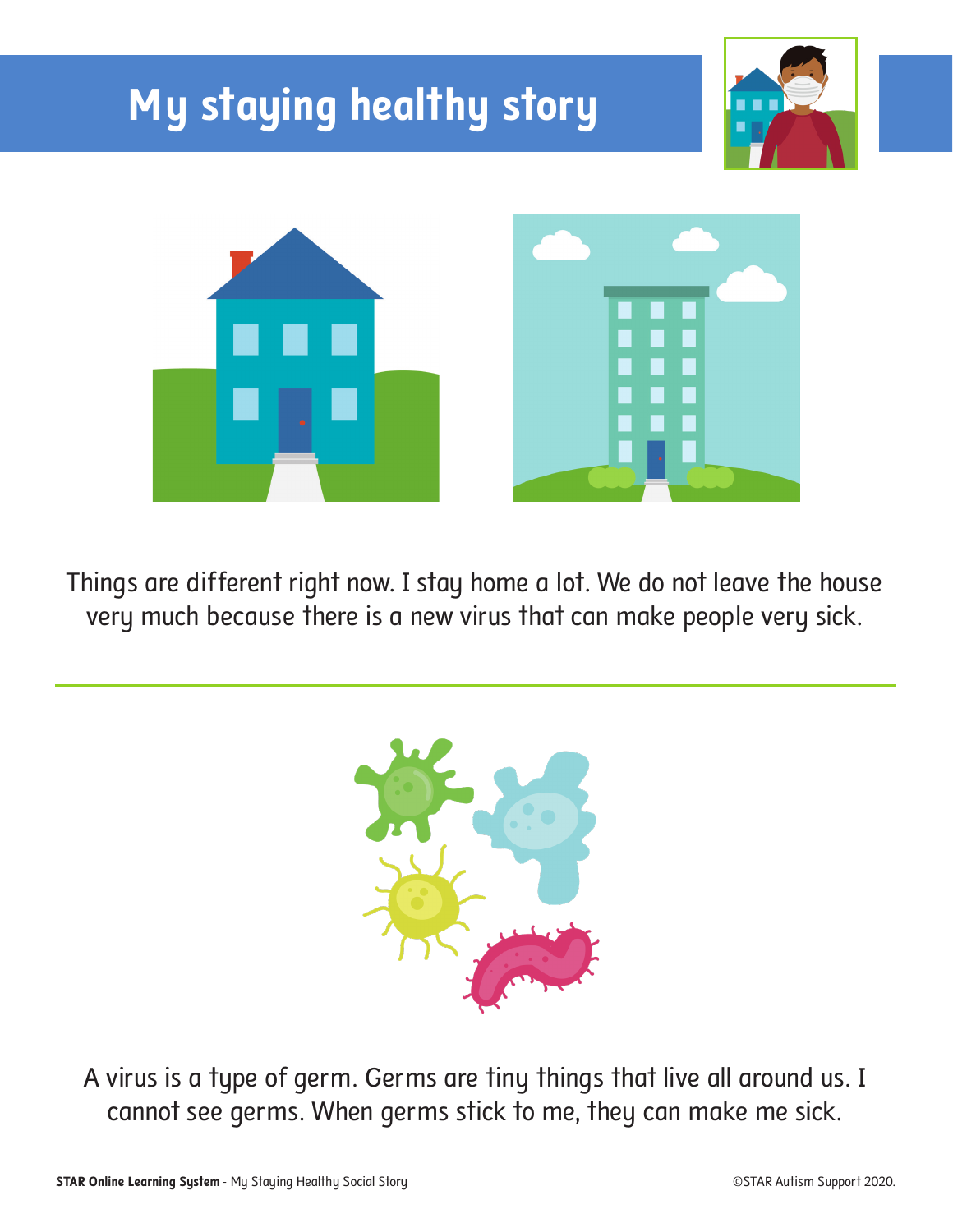## **My staying healthy story**





To get rid of germs, I wash my hands. I wash my hands for 20 seconds. I can sing the alphabet song or count to 20.



When I leave my house, it is important to wear a mask. Masks cover my nose and mouth. When it is on my face, I will be able to breathe. I will still be able to see with my eyes and hear with my ears.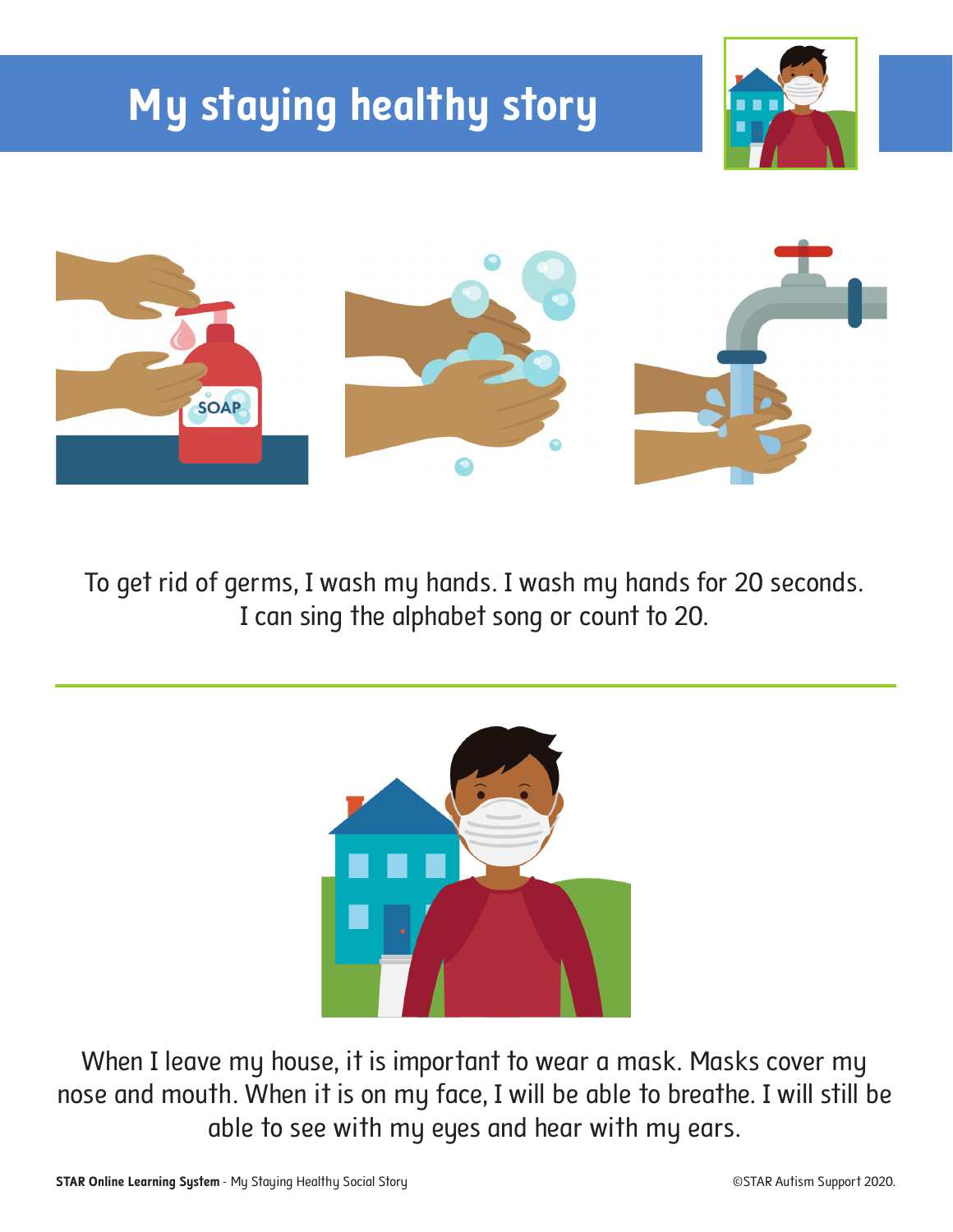## **My staying healthy story**





Some masks have loops that go around my ears. Some masks have a strap that goes around my head.



Other people wear masks, too. The masks cover their noses and mouths. Under their masks, the people I see still have noses and mouths—I just can't see them. I can see their eyes and the rest of their body.